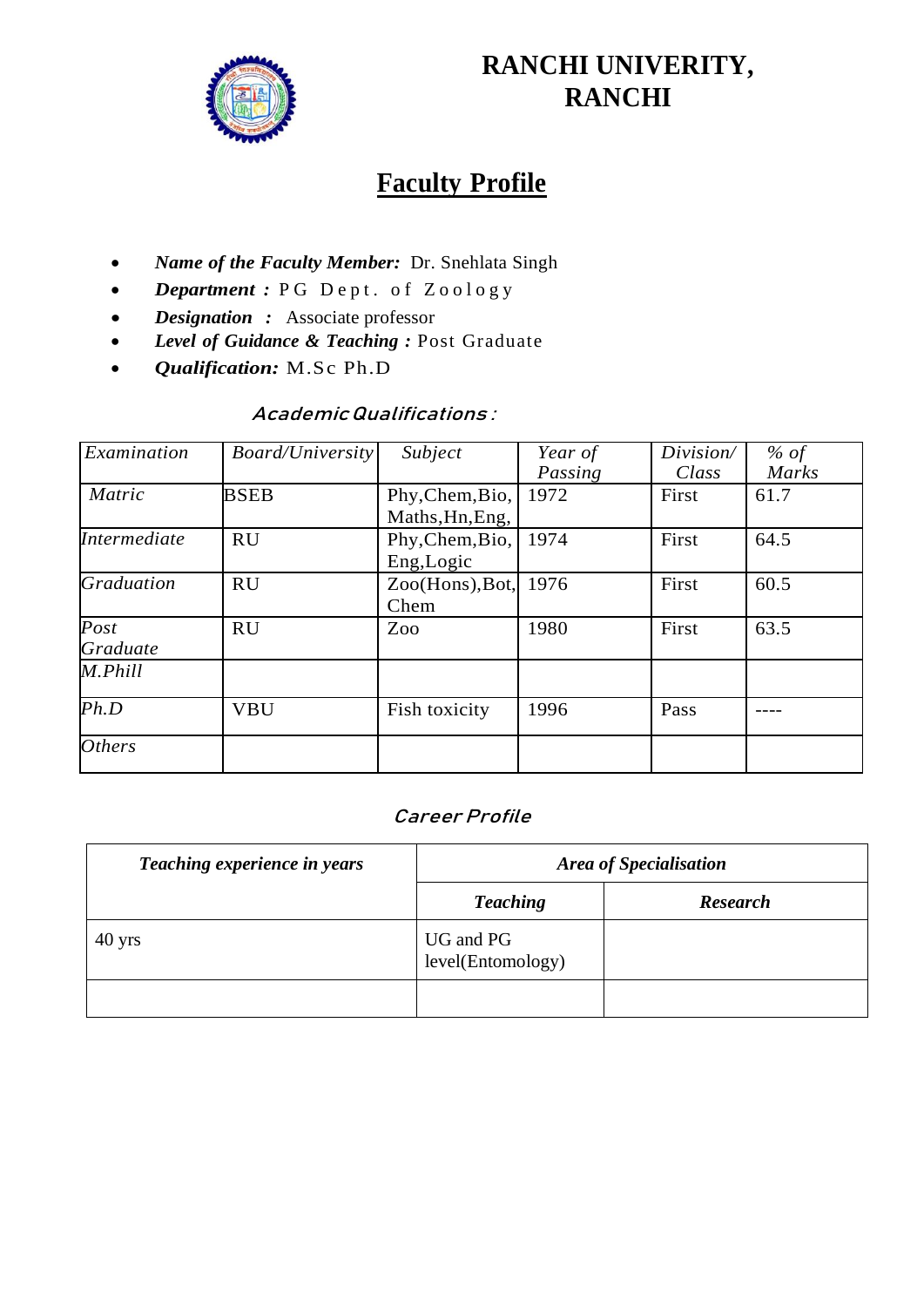*Research Guidance : M.Phil/Ph.D. /D.Sc. /D. Litt (May 2017 to till date):*

| Name of<br>Research<br>Scholar | Registration No. &<br>Date | Topic of research<br>work                                                                            | <b>Present Status</b><br>( <i>No. of Ph.D.</i><br>awarded<br>$\log o$ ing) |
|--------------------------------|----------------------------|------------------------------------------------------------------------------------------------------|----------------------------------------------------------------------------|
| Devender Kaur                  |                            | Study on the impact of<br>eutrophication on the<br>fresh water Rotifer sps<br>of the lentic habitat. |                                                                            |
|                                |                            |                                                                                                      |                                                                            |

#### *Books authored/Edited/Co-Author Chapter in Book (May 2017 to till date)*

| Name of Books Subjec | Sole or Co- | <b>ISBN</b> | Date of          | Name of    |
|----------------------|-------------|-------------|------------------|------------|
|                      | Author      |             | Publicatio       | Publishers |
|                      |             |             | $\boldsymbol{n}$ |            |
|                      |             |             |                  |            |
|                      |             |             |                  |            |
|                      |             |             |                  |            |
|                      |             |             |                  |            |

## *Number of Research papers published in Journals/Periodical (May 2017 to till date)*

| Sr.<br>No. | Title with page<br>$N$ os. | <b>ISSN</b> | Name of Journal | Date of Publication |
|------------|----------------------------|-------------|-----------------|---------------------|
|            |                            |             |                 |                     |
|            |                            |             |                 |                     |
|            |                            |             |                 |                     |
|            |                            |             |                 |                     |
|            |                            |             |                 |                     |

*No. of seminars/conferences/workshop attended/organised (May 2017 to till date):*

| Seminar/Conference | Date of<br>Participation | National/International |
|--------------------|--------------------------|------------------------|
| Conference - 01    | 17 th March 200019       | National               |
| Workshop -01       | $6 - 8$ Sept. 2018       |                        |
| Webinar            | 11 th June 2020          |                        |
| Webinar            | 2 nd April $2022$        |                        |

*No. of FIP/refresher courses/summer trainings attended/organised (May 2017 to till date):*